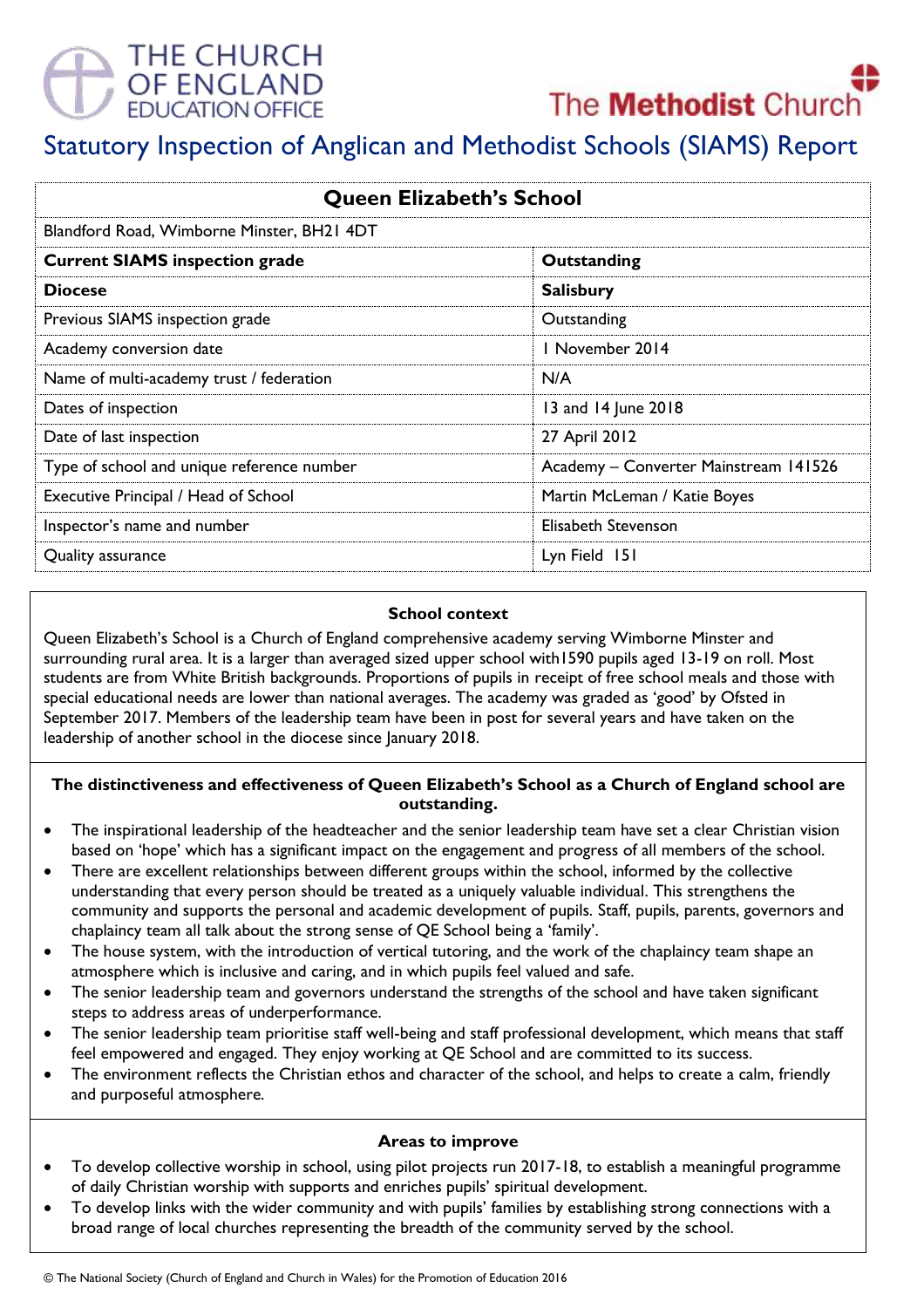#### **The school, through its distinctive Christian character, is outstanding at meeting the needs of all learners**

The leadership team have established a holistic approach to the education and development of pupils which is rooted in the Christian ethos of the school and in a commitment to valuing and developing each individual. The focus on hope is grounded in an understanding of God's love and faithfulness and underpins work done with pupils throughout the school to support both their academic progress and their personal development. This is evident in lessons, in conversations with pupils and in meetings with staff. Parents and staff comment on the positive impact of the visible Christian ethos. The Christian ethos of the school informs decision-making about the curriculum: leaders are committed to maintaining breadth and depth of opportunity to meet the needs of all learners. Transition points are managed effectively both as pupils move into Year 9 and when they move to sixth form and strong links have been established with local middle schools. Leaders are never complacent: robust systems for assessing pupil progress have become quickly embedded this year and are clearly understood by pupils, parents and staff. Members of staff are able to identify which groups of pupils need further support. Lessons observed and internal monitoring processes reflect the success of the targeted programme of intervention to support these pupils. The establishment of the 'QE classroom' has helped to establish consistency of practice across the school.

The Christian ethos of the school means that everyone feels valued and behaviour through the school is excellent, reflecting the impact of the behaviour policy introduced this academic year. This policy is based in an understanding of mutual respect. Individuals are encouraged to take responsibility for their actions and to consider the impact on others. All members of the school community comment on the impact of the house system and vertical tutoring. This contributes to the sense of 'family' and to pupils feeling known and valued. The house system is rooted in the Christian character of the school and the drive to create an environment in which every pupil flourishes. The work of the chaplaincy team is widely acknowledged to have had a positive impact on the school. The chaplains work closely with the heads of houses, with the senior team and with pupils. Relationships between staff and students reflect a common purpose and clear collective understanding of the school vision. Everyone feels part of the school. Pupils feel supported by their teachers, and are able to communicate with them easily.

The teaching of RE is valued by pupils; they enjoy the debate in lessons, the chance to explore matters of religious faith, and understand that these debates give them the opportunity to learn how to explore different views within a context of respect. The Year 12 philosophy and ethics lesson observed showed excellent use of questioning to develop discussion and debate and students listened to and reflected on the views of others in the group. Students were confident in discussion, and are used to this style of learning. Lesson observations show in practice the changes that have been introduced. In the lessons observed, behaviour was excellent: pupils listened to each other, cooperated effectively and were focused on their work. Staff used targeted questioning very effectively indeed. Pupils are given clear feedback and know what they need to do to improve further. This is also reflected in feedback from pupils, who say that their teachers 'set work that is challenging'. Students in graphic design are engaged in monitoring their own progress with a system of 'pegs' which move depending on the outcomes of pupils' progress reports. A year 10 English lesson observed showed key groups of previously under-performing pupils effectively engaged and focused in class. Spiritual, moral, social and cultural (SMSC) provision is excellent and threads through pupils' daily experience at QE School.

The environment reflects and supports the Christian character of the school. Everyone is proud of the sculpture, 'Sign' at the school entrance. Pupils talk about the importance of the banners in the school hall, the Bible verses in place above the water fountains and the introduction of the new prayer room all being valued 'signposts' to the Christian ethos of QE School. This is a happy, safe school in which each pupil is helped to flourish. Staff and pupils are proud of their school and committed to its future.

## **The impact of collective worship on the school community is good.**

Collective Worship is an important part of the daily life of QE School. It is structured around the house System, and is supported by the chaplaincy team, heads of houses and the collective worship coordinator. Collective worship is led by a range of staff and pupils, and members of the student leadership team express a strong sense of ownership of 'their' assembly in their house. The programme of collective worship reflects the patterns of the liturgical year. One pupil said that collective worship 'puts you in the right mind-set to live and act in the right way' at the start of the day. The language used during worship models and strengthens pupils' understanding of the role and purpose of the Trinity within Christianity. Pupils enjoy the interactive and thought-provoking nature of the collective worship they experience, and they value the focus on 'hope' in a Christian context in motivating and helping them to develop their aspirations. It includes reference to other faiths but this is always done in relation to Christianity.

The school has strong links with Wimborne Minster. Both pupils and staff talk about the importance of the Year 9 Welcome Service. This link enriches the pupils' understanding of the range of Anglican tradition. There has been an increase in attendance to the carol service in recent years, indicating increasing commitment to the ethos of the